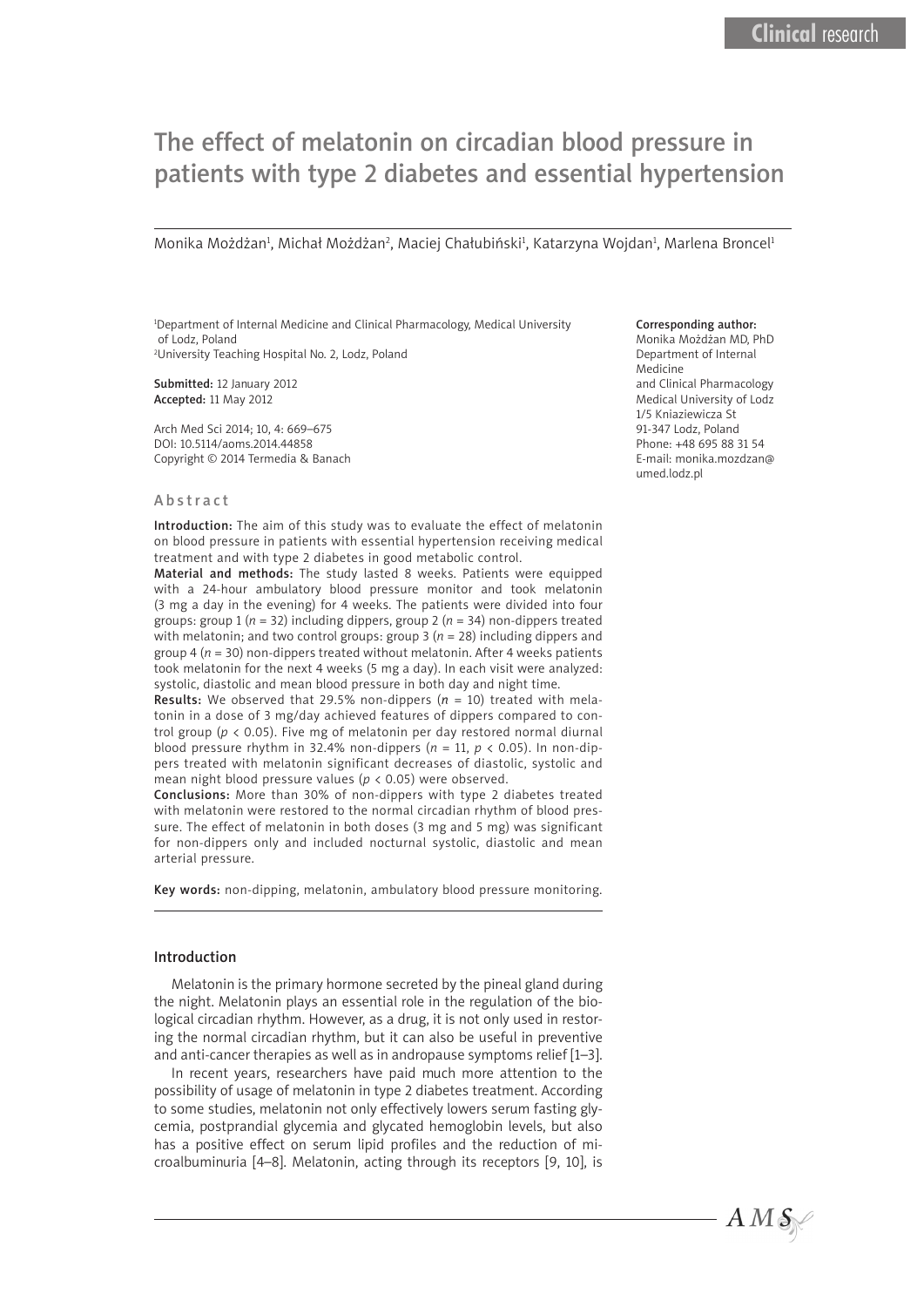involved in numerous physiological processes, including blood pressure (BP) regulation. Therefore, considering its direct and indirect influence on BP regulation, it can be used as supporting treatment of hypertension.

In most cases, systolic and diastolic blood pressure (SBP and DBP) is higher during the day and lower during the night. Physiologically, the nocturnal decrease in BP should reach 10–20% – such individuals are called dippers. Subjects with a night BP drop less than 10% are defined as non-dippers. Extreme dippers are individuals with a fall of nightly BP more than 20% (measured as mean arterial pressure (MAP)).

The prognostic value of night-time BP has been found to be superior to the value of day-time BP [11]. Moreover, patients with a non-dipper circadian pattern of BP, in which the nocturnal fall in BP is blunted or absent, are at higher risk of cerebroand cardiovascular complications [12, 13].

Numerous studies have shown that non-dippers have circadian disorder of melatonin secretion in comparison to dippers [14–16]. Additionally, they have nocturnal melatonin secretion diminished.

Proper antihypertensive therapy, including the principle of chronotherapy, should have beneficial effects not only on BP value, but also on circadian BP profile. A night pressure drop in the range of 10–20% and reduction of its morning increase have a positive influence on the progression of organ damage and reduce the number of adverse cardiovascular events [17–21].

We hypothesized that patients with the nondipper pattern would have lower serum melatonin concentrations as compared to dippers and melatonin supplementation may lead to a better antihypertensive effect. The aim of this study was to evaluate the effect of melatonin on BP in patients with essential hypertension receiving medical treatment and with type 2 diabetes in good metabolic control.

# Material and methods

# Study group

The study enrolled patients aged 40 to 60 years, with a body mass index (BMI) below 40 kg/m<sup>2</sup>, suffering from type 2 diabetes at the stage of relative metabolic control of up to 7% of glycated hemoglobin (HbA<sub>1c</sub>), treated with oral drugs, with coexisting hypertension treated pharmacologically.

Patients with daily glucose serum concentration higher than 180 mg/dl and  $HbA_i$  level above 7% as well as individuals with BP values corresponding to grade III hypertension (RR values  $> 180/$ 110 mm Hg) were not included in the study. Additional exclusion criteria were as follows: other types of diabetes, late microangiopathic complications of diabetes, secondary hypertension, sensitivity to melatonin, mental illnesses, severe allergies, autoimmune diseases, cancer, addiction to alcohol and other chronic diseases requiring steroid intake, white coat hypertension, unstable coronary artery disease, cardiomyopathies, heart failure (III and IV NYHA), cancer, renal and hepatic failure, and hyperand hypokalemia. Last but not least, individuals working in night shifts or with sleeping disorders were not included in the investigation.

The research was carried out within 6 months, from April to September. The study lasted for 8 weeks. Patients were asked to arrive at the Department of Internal Medicine and Clinical Pharmacology, Medical University of Lodz (first visit) on an empty stomach in the morning. After a physical examination venous blood samples were taken for measurement of serum fasting glucose, HbA, , alanine transaminase (ALT) and aspartate (AST), potassium, urea and creatinine. All individuals were weighed (0.1 kg accuracy) with the medical scale in order to calculate BMI. People who met the inclusion criteria during the first visit were equipped with a 24-hour ambulatory blood pressure monitor (ABPM) by Mobil-O-Graph's Margot Medical.

The BP was monitored for 24 h at home. Values were recorded every 20 min during the day and in 30-minute intervals at night. Patients were advised to perform their normal daily activities, while using ABPM. The time between 7 am–10 pm was considered as the day activity period, whereas hours between 10 pm–7 am were considered as the period of sleeping. On the next day, patients who reported to our department were qualified for participation in the study based on the results of laboratory tests and of ABPM. Individuals who had been qualified were instructed to take 3 mg of melatonin per day orally (Melatonina, tab. 3 mg, Lek-AM, Poland) in the evening for a period of 4 weeks.

On the basis of night/day ratio of the nocturnal BP fall patients were divided into two groups: dippers and non-dippers. One group consisted of 60 subjects classified as dippers, and the second group consisted of 64 patients who were non-dippers. The characteristics of the study groups are shown in Table I.

Seventy-three out of all hypertensive patients received an antihypertensive drug. Remaining patients were treated with polytherapy. Over 50% of patients ( $n = 65$ ) received only angiotensin-converting enzyme inhibitors (ACE inhibitors), and over 30% of patients (*n* = 37) triple therapy. Angiotensin-converting enzyme inhibitors (*n* = 110) and diuretics (*n* = 61) were the most commonly used drugs (Table II).

Two control groups consisting of patients on current antihypertensive treatment, and two test groups in which melatonin treatment has been implemented in addition to the antihypertensive therapy were created. Group  $1 (n = 32)$  included dippers treated with melatonin, whereas group 2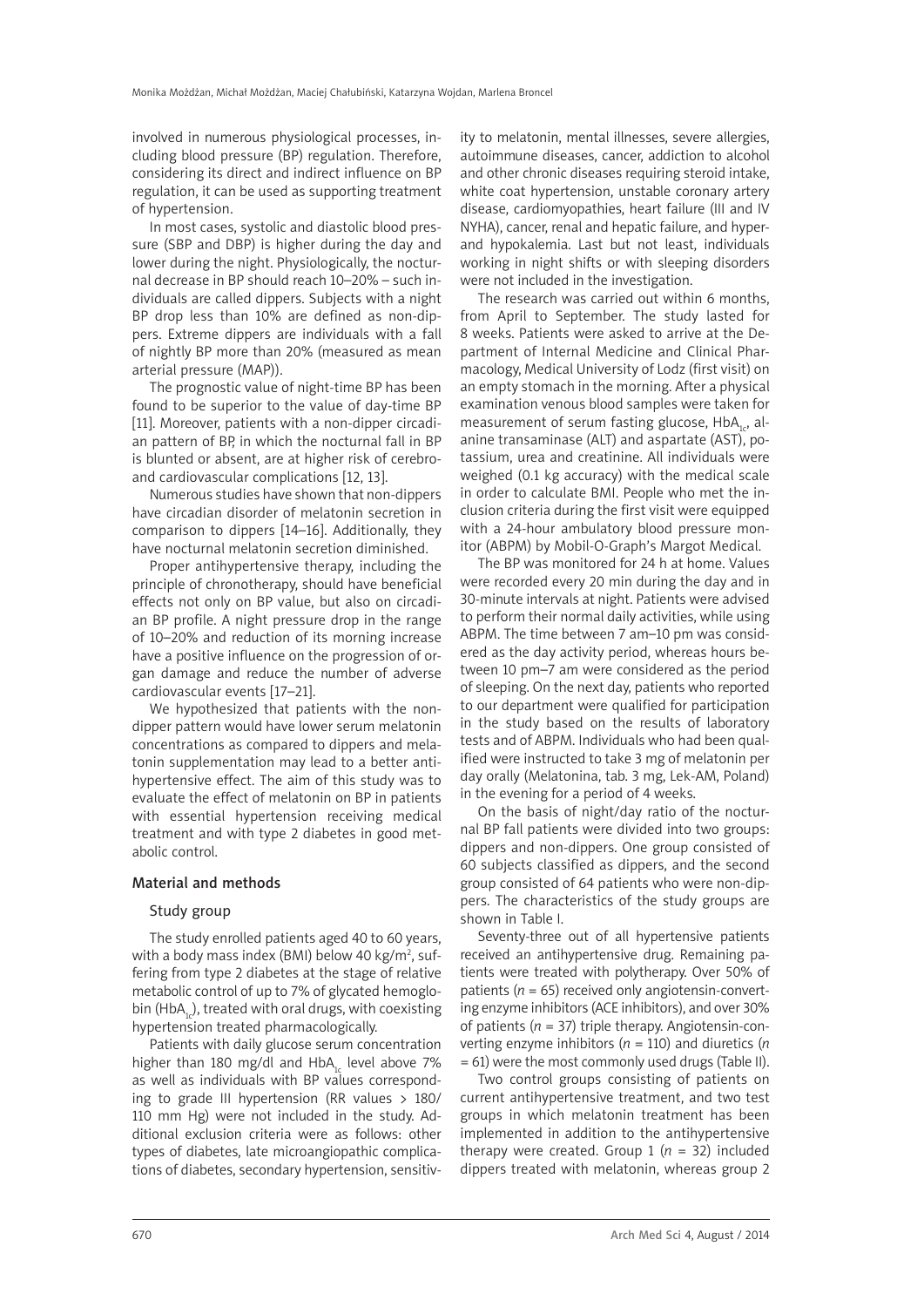| <b>Parameters</b>                        | Dippers $(n = 60)$ | Non-dippers $(n = 64)$ | <b>Statistical</b><br>significance p |
|------------------------------------------|--------------------|------------------------|--------------------------------------|
| Age [years]                              | $47.4 + 12.1$      | $46.6 \pm 13.2$        | N/A                                  |
| Sex [female/male]                        | 33/27              | 38/26                  |                                      |
| Duration of type 2 diabetes [years]      | $3.5 \pm 2.6$      | $3.7 + 2.7$            | N/A                                  |
| Duration of hypertension [years]         | $4.2 \pm 3.0$      | $4.0 \pm 3.3$          | N/A                                  |
| BMI [ $kg/m2$ ]                          | $32.9 + 3.2$       | $31.7 + 3.8$           | N/A                                  |
| Smokers in the study group [%]           | 35                 | 33                     | N/A                                  |
| Fasting glycemia, mean $\pm$ SD [mg/dl]  | $109.6 \pm 26.7$   | $113.2 + 22.7$         | N/A                                  |
| Postprandial glycemia, mean ± SD [mg/dl] | $131.2 \pm 36.2$   | $136.1 \pm 30.1$       | N/A                                  |
| HbA <sub>14</sub> , mean $\pm$ SD [%]    | $6.3 + 1.1$        | $6.5 + 1.2$            | N/A                                  |

Table I. Clinical characteristics of study population

Table II. Type of medical treatment among hypertensive patients with diabetes type 2

| Type of treatment         | Number of patients taking<br>a particular drug | Percentage of patients taking<br>a particular drug |
|---------------------------|------------------------------------------------|----------------------------------------------------|
| ACE inhibitors            | 110                                            | 89                                                 |
| ATII-receptor antagonists | 17                                             | 14                                                 |
| Diuretics                 | 61                                             | 49                                                 |
| <b>B-Blockers</b>         | 45                                             | 36                                                 |

(*n* = 34) consisted of non-dipper patients treated with melatonin. Both group 3 (a control group, *n* = 28) including dippers and group 4 (a control group;  $n = 30$ ) consisting of non-dipper individuals were treated with antihypertensive therapy, and so far have not been given melatonin.

On the 2<sup>nd</sup> visit after 4 weeks history was taken and medical examination was performed, glycemia and  $HbA_{1c}$  serum concentrations were assessed, and the ABPM was placed on the upper arms of patients. For the next 4 weeks patients took a higher dose of melatonin (5 mg a day) (Melatonina, tabl. 5 mg, Lek-AM, Poland). On the last visit (3rd) of the study after overall 8 weeks of melatonin administration the same procedures and checking as on the 2nd visit were done.

Based on ABPM measurements mean values of the following were analyzed: SBP, DBP and MBP in both day and night time. Nocturnal decrease in BP (NSC%) was analyzed according to the definition, and the possible change in belonging to dipper or non-dipper groups after treatment with melatonin was evaluated.

During the whole study patients did not have any changes in current treatment, e.g. new drugs administration, coming off any medicine and modification of drug doses being taken.

The study was approved by the Local Ethics Committee of the Medical University of Lodz, Poland.

### Statistical analysis

For analyzed parameters measure of average and measure of dispersion (arithmetic means and standard deviations of BP values) were estimated. The distribution of values of studied parameters were compared with normal distribution using the  $\chi^2$  test. For mean values before and after melatonin treatment comparison Student's *t*-test was used. Statistical analyses were performed using Statistica software.

### Results

We observed that over 30% of non-dippers (*n* = 10) treated with melatonin in a dose of 3 mg/ day achieved dipper features. Five mg of melatonin per day restored normal diurnal BP rhythm in over 32% of non-dippers. In no individuals were excessive night BP falls over 20% observed, which indicates that none of the patients belonged to the extreme dippers (Table III).

In non-dippers treated with melatonin significant decreases of DBP, SBP and mean night blood pressure values were observed. There were no differences in changes of the above-mentioned parameters after treatment with melatonin in a dose of 5 mg as compared to 3 mg a day. In dippers we did not note any DBP, SBP or MBP falls both in 3 mg and 5 mg daily dose of melatonin (Table IV).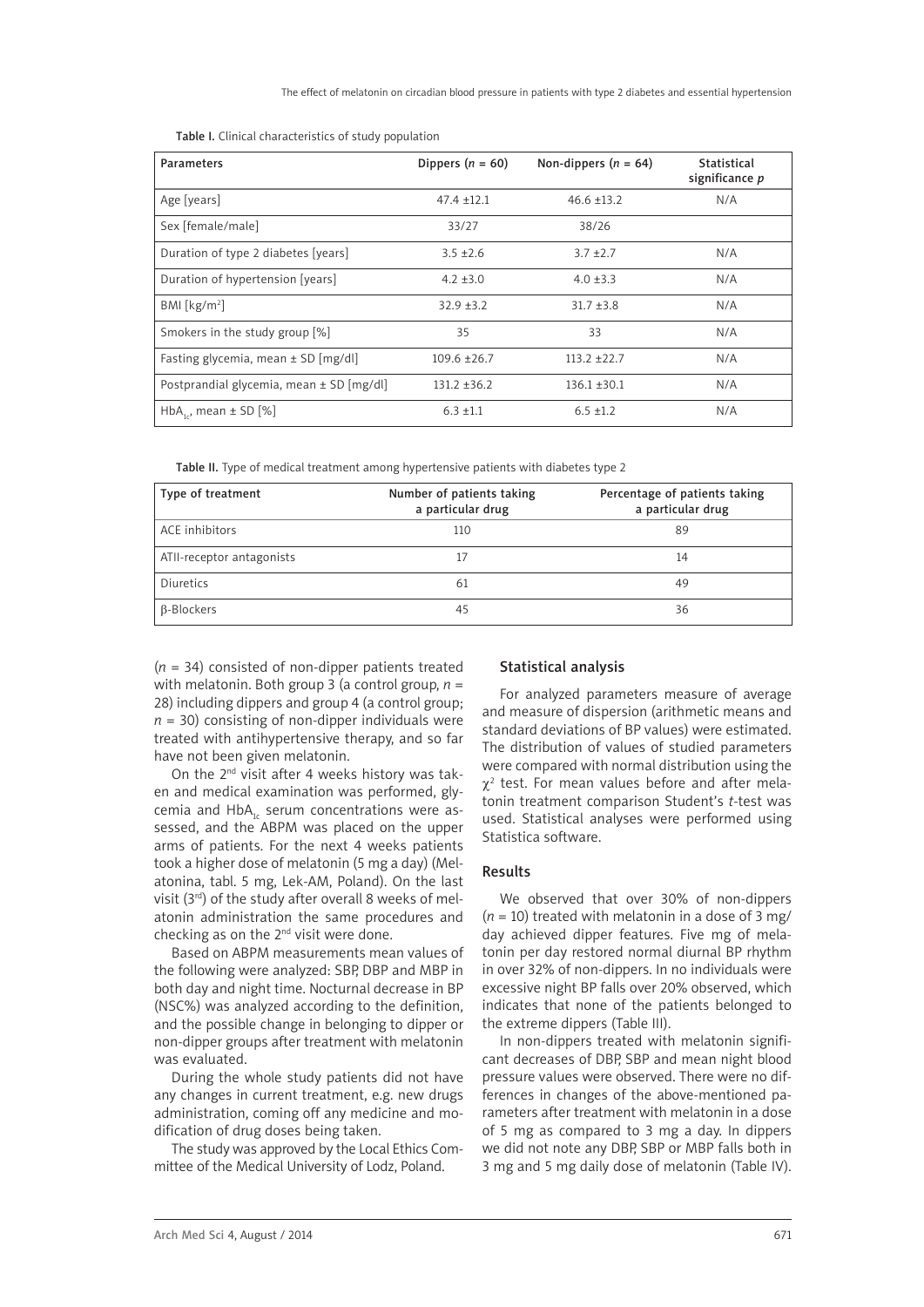Monika Możdżan, Michał Możdżan, Maciej Chałubiński, Katarzyna Wojdan, Marlena Broncel

|                                               |                                                                | Visit I | Visit II | Visit III |
|-----------------------------------------------|----------------------------------------------------------------|---------|----------|-----------|
| All patients who received<br>melatonin        | Percentage of dippers in all melatonin-<br>treated patients    | 48%     | $64\%$ * | $65%$ *   |
| $n = 66$<br>$(group 1 + group 2)$             | Number of melatonin-treated patients<br>dippers/non-dippers    | 32/34   | 42/24    | 43/23     |
| All patients who did not<br>receive melatonin | Percentage of dippers in all melatonin<br>non-treated patients | 48%     | 52%      | 50%       |
| $n = 58$<br>$(group 3 + group 4)$             | Number of melatonin non-treated<br>dipper/non-dippers patients | 28/30   | 30/28    | 29/29     |

|  |  | Table III. Classification to dipper/non-dipper group in melatonin-treated patients and in control group |  |  |  |  |  |
|--|--|---------------------------------------------------------------------------------------------------------|--|--|--|--|--|
|--|--|---------------------------------------------------------------------------------------------------------|--|--|--|--|--|

*\*vs. V I p < 0.05*

Similarly, in both control groups we did not observe any significant differences in SBP, DBP or MBP values after both 4 and 8 weeks of the study period (*p* > 0.05) (Table V).

In non-dippers treated with melatonin both in 3 mg and 5 mg daily doses BP night falls were observed without significant differences between doses. In dipper patients melatonin did not affect night fall of BP as well as SBP, DBP and MAP. In dipper and non-dipper control groups there were not observed differences of night BP fall before 4 and 8 weeks of study (Table VI).

Table IV. Average daily and night blood pressure values in dipper and non-dipper groups before and after 4 weeks of melatonin treatment in a dose of 3 mg and 8 weeks of melatonin treatment in a dose of 5 mg

| Blood pressure values        |                 |                                   | Visit I<br>Before melatonin treatment | Visit II<br>After 4 weeks<br>of dose 3 mg melatonin<br>treatment |                                   | Visit III<br>After 4 weeks<br>of dose 5 mg melatonin<br>treatment |                                   |
|------------------------------|-----------------|-----------------------------------|---------------------------------------|------------------------------------------------------------------|-----------------------------------|-------------------------------------------------------------------|-----------------------------------|
|                              |                 | Daily blood<br>pressure<br>values | Night blood<br>pressure<br>values     | Daily blood<br>pressure<br>values                                | Night blood<br>pressure<br>values | Daily blood<br>pressure<br>values                                 | Night blood<br>pressure<br>values |
| <b>SBP</b>                   | <b>Dippers</b>  | $144.2 \pm 14.6$                  | $127.7 \pm 13.9$                      | $143.7 + 12.3$                                                   | 128.8 ±11.4                       | $142.8 + 12.5$                                                    | $127.0 \pm 10.9$                  |
| $\lceil mm Hg \rceil$        | Non-<br>dippers | $143.3 \pm 12.9$                  | $133.9 + 13.1$                        | $141.2 \pm 10.7$                                                 | $130.3 \pm 10.9^*$                | $140.7 \pm 11.5$                                                  | $129.8 \pm 9.8^*$                 |
| <b>DBP</b>                   | <b>Dippers</b>  | $88.9 + 12.2$                     | 74.1 ±11.3                            | $87.6 \pm 12.5$                                                  | $73.9 + 12.1$                     | $87.2 \pm 8.8$                                                    | $73.3 \pm 8.5$                    |
| $\lfloor mm Hg \rfloor$      | Non-<br>dippers | $86.8 + 11.0$                     | $78.7 + 9.5$                          | $86.2 \pm 10.6$                                                  | $75.7 \pm 11.2^*$                 | $85.7 + 9.6$                                                      | $75.2 \pm 6.8^*$                  |
| MAP<br>$\lceil mm Hg \rceil$ | <b>Dippers</b>  | $108.5 \pm 18.3$                  | $92.2 \pm 12.4$                       | $106.9 \pm 12.3$                                                 | $90.7 + 12.1$                     | $106.4 \pm 12.6$                                                  | $91.1 \pm 9.8$                    |
|                              | Non-<br>dippers | $107.2 \pm 12.1$                  | $98.0 \pm 13.1$                       | 108.8 ±12.5                                                      | $95.2 \pm 8.9*$                   | $109.3 \pm 13.1$                                                  | $94.7 \pm 10.2^*$                 |

*SBP – systolic blood pressure, DBP – diastolic blood pressure, MAP – mean arterial pressure. \*vs. V I p < 0.05*

Table V. Average daily and night blood pressure values in dipper and non-dipper control groups before the study, after 4 weeks and 8 weeks of observation

| Blood pressure values        |                 |                                   | Visit I at beginning of study     | Visit II after 4 weeks of<br>observation |                                   | Visit III after 8 weeks of<br>observation |                                   |
|------------------------------|-----------------|-----------------------------------|-----------------------------------|------------------------------------------|-----------------------------------|-------------------------------------------|-----------------------------------|
|                              |                 | Daily blood<br>pressure<br>values | Night blood<br>pressure<br>values | Daily blood<br>pressure<br>values        | Night blood<br>pressure<br>values | Daily blood<br>pressure<br>values         | Night blood<br>pressure<br>values |
| <b>SBP</b>                   | <b>Dippers</b>  | $146.7 \pm 15.8$                  | $128.3 \pm 14.7$                  | $144.9 + 13.6$                           | $126.2 + 14.2$                    | $144.6 \pm 16.3$                          | $128.3 \pm 15.6$                  |
| [mm Hg]                      | Non-<br>dippers | $142.9 \pm 16.1$                  | $134.3 + 15.3$                    | $144.5 \pm 13.9$                         | $133.9 + 14.6$                    | 143.9 ±11.7                               | $133.6 \pm 14.3$                  |
| <b>DBP</b>                   | <b>Dippers</b>  | $91.1 \pm 14.3$                   | $75.3 \pm 15.4$                   | $89.3 \pm 13.7$                          | $75.0 + 12.7$                     | $89.0 + 11.9$                             | $75.1 \pm 14.3$                   |
| [mm Hg]                      | Non-<br>dippers | $88.2 + 12.7$                     | $81.4 \pm 11.7$                   | $90.4 \pm 14.2$                          | $80.2 \pm 14.3$                   | $88.1 \pm 13.1$                           | $79.1 \pm 13.9$                   |
| MAP<br>$\lceil mm Hg \rceil$ | <b>Dippers</b>  | $110.1 \pm 17.1$                  | $92.1 \pm 12.4$                   | $108.3 + 15.2$                           | $91.2 + 15.4$                     | $108.2 + 14.0$                            | $92.2 \pm 14.7$                   |
|                              | Non-<br>dippers | $105.2 \pm 14.3$                  | $99.7 + 13.1$                     | $103.6 \pm 13.7$                         | $98.8 + 12.4$                     | $104.3 \pm 12.1$                          | $98.4 \pm 13.8$                   |

*SBP – systolic blood pressure, DBP – diastolic blood pressure, MAP – mean arterial pressure*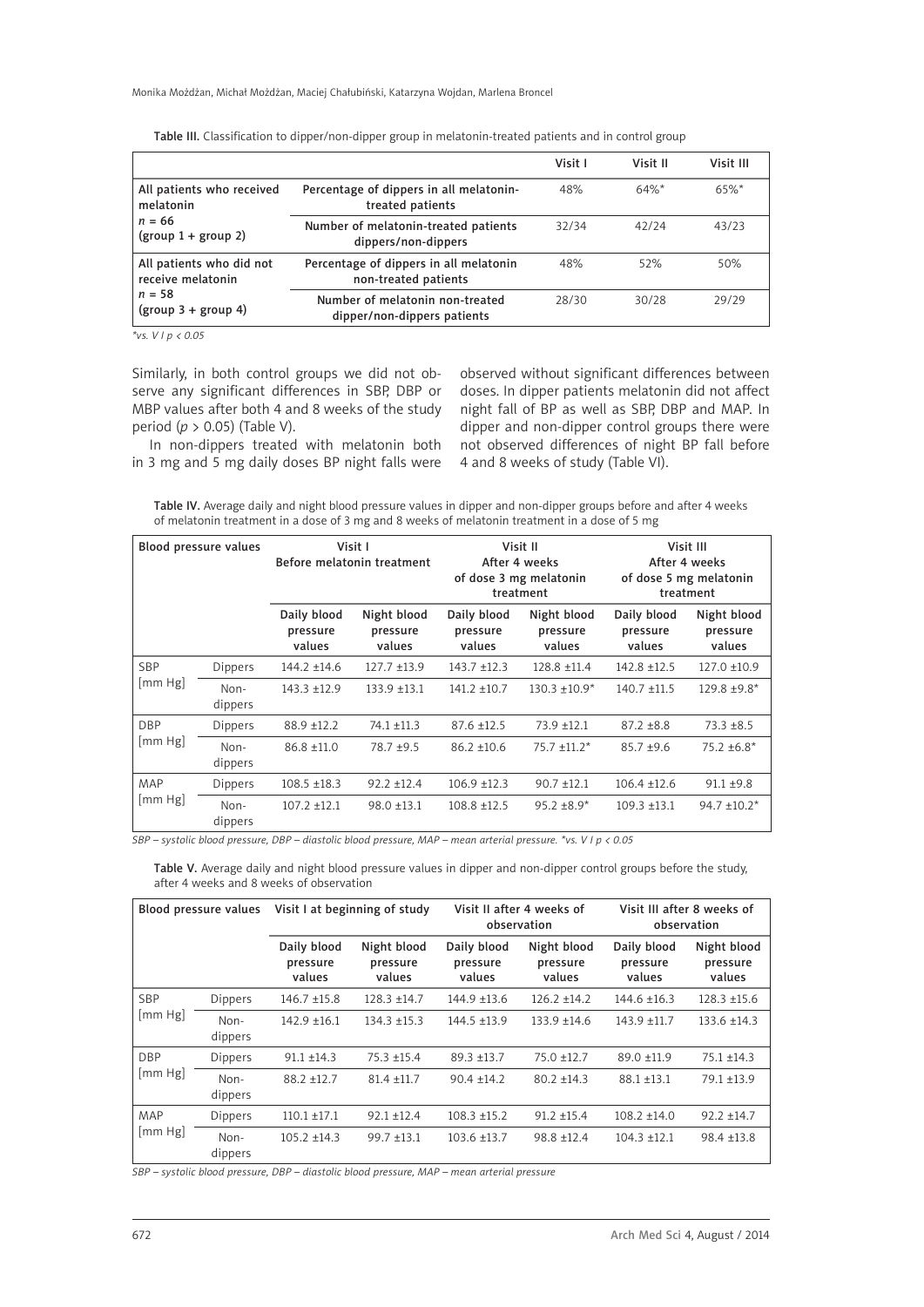|                            | Visit I        |               | Visit II       |                | Visit III      |                  |
|----------------------------|----------------|---------------|----------------|----------------|----------------|------------------|
|                            | <b>Dippers</b> | Non-dippers   | <b>Dippers</b> | Non-dippers    | <b>Dippers</b> | Non-dippers      |
| Melatonin-treated patients | $15.7 \pm 3.6$ | $8.5 \pm 2.2$ | $16.5 \pm 4.2$ | $12.3 + 4.2^*$ | $17.4 + 4.1$   | $13.1 \pm 5.1^*$ |
| Control groups             | $17.3 + 3.2$   | $8.1 + 3.6$   | $15.3 + 4.2$   | $7.8 + 3.2$    | $16.6 \pm 5.1$ | $8.5 + 6.1$      |

Table VI. Average night blood pressure fall in dipper and non-dipper melatonin-treated patients and in control patients

*\*vs. V I p < 0.05*

Ninety-eight percent of patients  $(n = 122)$  successfully completed the study. Two melatonin nontreated patients did not finish the study because of family reasons, independently of their health status. During the study we did not note any adverse events associated with melatonin treatment. We also did not observe any elevations of BP values that might have caused a need of additional antihypertensive drugs administration or an increase in dosage of existing treatment. Fasting and postprandial glycemia as well as  $HbA_{1c}$  serum concentrations did not differ after 4 and 8 weeks of study between melatonin-treated patients and control groups.

## Discussion

The results of experimental studies suggested that melatonin regulates values of BP multidirectionally. On one hand, it displays antioxidant properties, being an acceptor of free radicals, and maintains proper concentrations of nitrogen oxide (NO) – a strong vasodilator. On the other hand, it improves function of endothelium and reduces the activity of the adrenergic system. The hypotensive effect of melatonin occurs through the stimulation of melatonin receptors located in peripheral vessels and structures of the central nervous system, responsible for BP regulation [22]. Most studies showing the positive impact of melatonin on values of BP were carried out on animal models [23–27].

The results of our study demonstrate that melatonin in both 3 and 5 mg daily doses did not reduce the value of the BP in dippers with diabetes type 2. However, in non-dippers a significant hypotensive effect as well as a decrease of night SBP, night DBP and night average BP were observed. It also demonstrates the lack of impact of a 5 mg dose of melatonin on greater reduction of night SBP, DBP and MAP as compared to the dose of 3 mg in non-dippers. One should admit that the obtained reduction of BP after melatonin treatment is not as spectacular as observed after the common hypotensive medicines. However, as clinical studies have shown, even a minimal decrease in BP in ABPM is associated with a significant reduction of cardiovascular complications [28, 29].

We observed an increase in the difference between day/night periods of BP with an average of

9 mm Hg to more than 13 mm Hg after 4 weeks of melatonin application in the dose of 3 mg, and for more than 15 mm Hg after applying melatonin in the dose of 5 mg in non-dippers. As the results of our studies have shown, the use of a larger dose of melatonin did not cause any larger decrease of night BP as compared to the dose of 3 mg. There have been no significant changes in the night BP decrease among dippers treated with melatonin. The use of melatonin in the dose of 3 mg contributed to changes of the class from non-dippers to dippers among 30% of patients. The change of the dose of melatonin to 5 mg slightly increased the percentage to 32%. In conclusion, as can be seen from the analysis of our research, non-dippers reaped further benefit from the application of melatonin, because in this group of patients greater reduction of nightly BP was observed.

No study has aimed to analyze the impact of melatonin on BP values, average values of the nightly decrease of BP among patients with hypertension and co-existing diabetes type 2. Only single studies have been carried out, which have proved a beneficial impact of melatonin on the 24-hour profile of BP among non-dippers by reduction of the BP and a change of affinity of patients from the non-dipper to the dipper group. These studies did not aim only at patients with diabetes type 2 and did not focus on comparison of various doses of melatonin [30].

The study of Cui *et al.* [31] evaluated the concentration of melatonin secreted by the pineal gland and changes of BP during 24 h. The observation included two groups of patients with hypertension – dippers and non-dippers. In patients during the 24-hour ABPM, the concentrations of 6-sulfatoxymelatonin (SMT), a metabolite of melatonin in urine, examined during the day and night, were assessed. Nightly concentrations of SMT were substantially higher as compared to the values measured during the day time in all tested groups. The authors observed the lowest SMT levels at night and an SMT nightly/SMT daily rate reduction in the non-dipper group as compared to both dippers and controls. Moreover, a positive correlation between the values of the SMT nightly/SMT daily rate and reduction of BP was observed. This suggests that non-dippers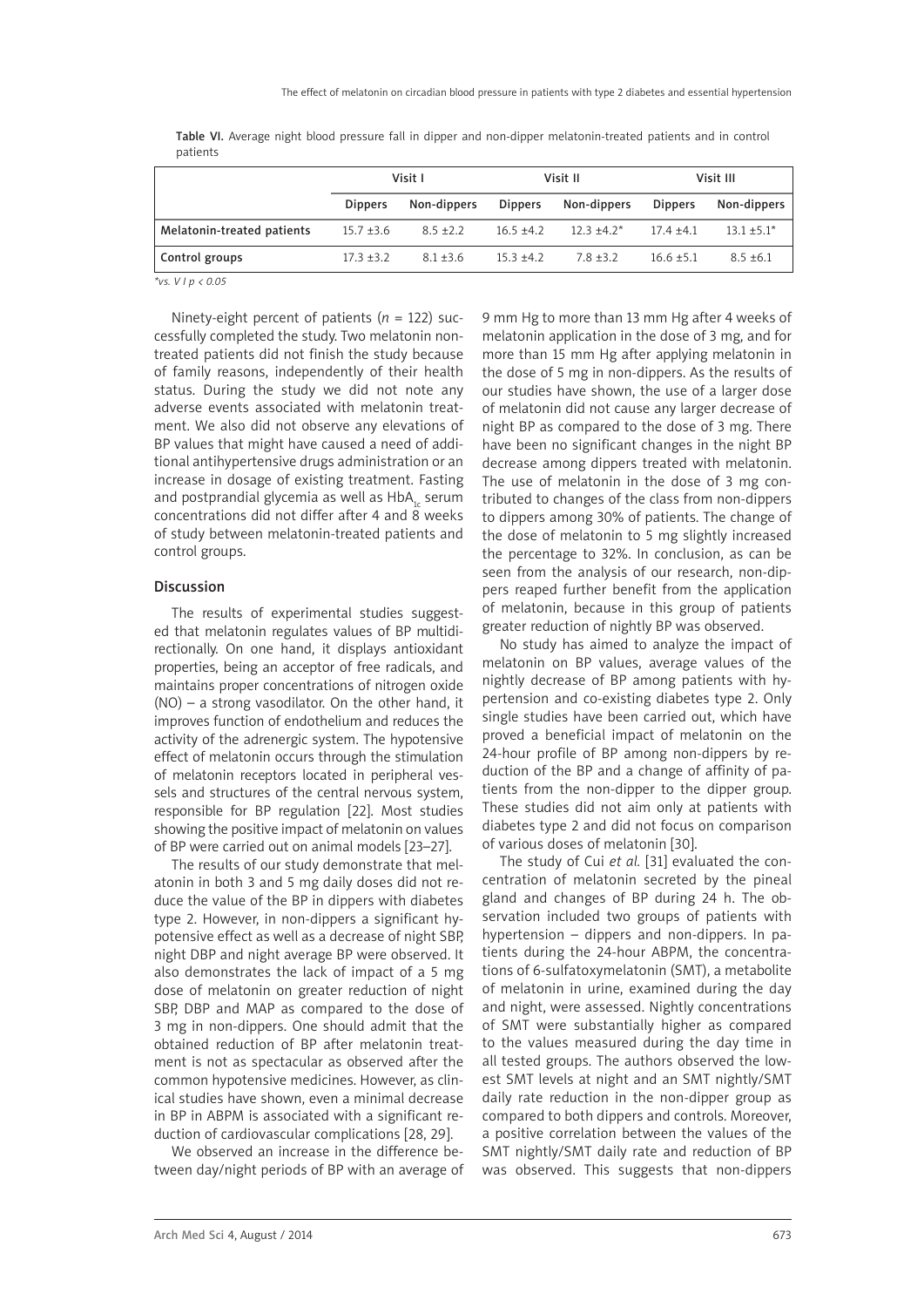retained a proper daily rhythm of melatonin secretion, i.e. they had lower levels of melatonin throughout the day than through the night. However, melatonin release during the night was reduced. Therefore, the decrease of BP values was weaker at night.

Cagnacci *et al.* [32] found that prolonged melatonin administration may improve the day-night rhythm of BP, particularly in women with blunted nocturnal decline. Grossman *et al.* [33] obtained similar results in reverse dippers. Melatonin treatment reduced nocturnal systolic and diastolic BP significantly, whereas placebo had no effect. This finding suggests that the addition of melatonin in a dose of 2 mg at night to stable antihypertensive treatment may improve nocturnal BP control in patients with nocturnal hypertension.

The predictive value of the night-time BP in cardiovascular risk assessment is better than the value of daily BP [34]. The influence of melatonin treatment on night BP may bring benefit among patients with high cardiovascular risk of death [35]. Taking melatonin at evening hours appears to be favorable in reduction of BP in the early morning hours when a high BP level may lead to a cardiovascular event [36, 37].

The etiology of primary hypertension is not fully described, and it commonly has many causes, which requires combined therapy using different mechanisms of BP regulation. Melatonin can be used as an effective supporting therapy among patients with hypertension, who have shown a reduction of melatonin concentration. The most important observation of our work which may involve a broad, efficacious use of melatonin in the future in daily medical practice, in the view of the easier access to ABPM, is to obtain a substantial hypertensive effect among non-dipper patients who suffer from diabetes and hypertension as a result of its supplementation.

The group of patients with lower initial levels of melatonin who take melatonin supplementation reaches its correct concentrations, thus achieving a better effect. Our observations may at least partially answer the question why melatonin shows hypotensive activity among all patients included in the study. Probably only in cases of hypertension worsened by impaired melatonin release and reduced serum levels may melatonin taken orally support an effective hypertensive treatment.

Final understanding of the impact of melatonin on the value of BP requires future clinical studies. These studies should answer many questions concerning, e.g. determination of the influence of other melatonin doses besides 3 mg and 5 mg and another method of the medicine application within 24 h in order to reduce the value of BP values. Besides, we still do not know whether there

are pharmacokinetic and pharmacodynamic interactions between melatonin and antihypertensive medicines and other preparations, not only antidiabetic, and whether the presence of other chronic diseases including diabetes has any significance in the regulation of hypertension among patients using melatonin.

This is a prospective study with short duration and a relatively small number of patients in each group. We concluded that non-dippers have lower concentrations of melatonin as compared to dippers, which could not be demonstrated in our tests without determining the concentration of melatonin.

In conclusion, more than 30% of non-dippers with type 2 diabetes treated with melatonin at a dose of 3 mg were restored to the normal circadian rhythm of BP. However, the difference between the dose of 3 mg and 5 mg was not significant. The hypotensive effect of melatonin in both doses (3 mg and 5 mg) is significant for non-dippers only and includes nocturnal systolic, diastolic and mean arterial pressure. Melatonin may support an effective hypertensive treatment.

#### References

- 1. Sánchez-Barceló EJ, Mediavilla MD, Tan DX, Reiter RJ. Clinical uses of melatonin: evaluation of human trials. Curr Med Chem 2010; 17: 2070-95.
- 2. Reiter RJ, Korkmaz A. Clinical aspects of melatonin. Saudi Med J 2008; 29: 1537-47.
- 3. Mediavilla MD, Sanchez-Barcelo EJ, Tan DX, Manchester L, Reiter RJ. Basic mechanisms involved in the anti-cancer effects of melatonin. Curr Med Chem 2010; 17: 4462-81.
- 4. Peschke E, Mühlbauer E. New evidence for a role of melatonin in glucose regulation. Best Pract Res Clin Endocrinol Metab 2010; 24: 829-41.
- 5. Mulder H, Nagorny CL, Lyssenko V, Groop L. Melatonin receptors in pancreatic islets: good morning to a novel type 2 diabetes gene. Diabetologia 2009; 52: 1240-9.
- 6. Gumustekin M, Tekmen I, Guneli E, et al. Short-term melatonin treatment improved diabetic nephropathy but did not affect hemorheological changes in diabetic rats. Pharmazie 2007; 62: 693-869.
- 7. Hussain SA, Khadim HM, Khalaf BH, Ismail SH, Hussein KI, Sahib AS. Effects of melatonin and zinc on glycemic control in type 2 diabetic patients poorly controlled with metformin. Saudi Med J 2006; 27: 1483-8.
- 8. Kadhim HM, Ismail SH, Hussein KI, et al. Effects of melatonin and zinc on lipid profile and renal function in type 2 diabetic patients poorly controlled with metformin. J Pineal Res 2006; 41: 189-93.
- 9. Nosjean O, Ferro M, Coge F, et al. Identification of the melatonin-binding site MT3 as the quinone reductase 2. J Biol Chem 2000; 275: 31311-7.
- 10. Dubocovich ML, Rivera-Bermudez MA, Gerdin MJ, Masana MI. Molecular pharmacology, regulation and function of mammalian melatonin receptors. Front Biosci 2003; 8: d1093-108.
- 11. Sega R, Facchetti R, Bombelli M, et al. Prognostic value of ambulatory and home blood pressure compared